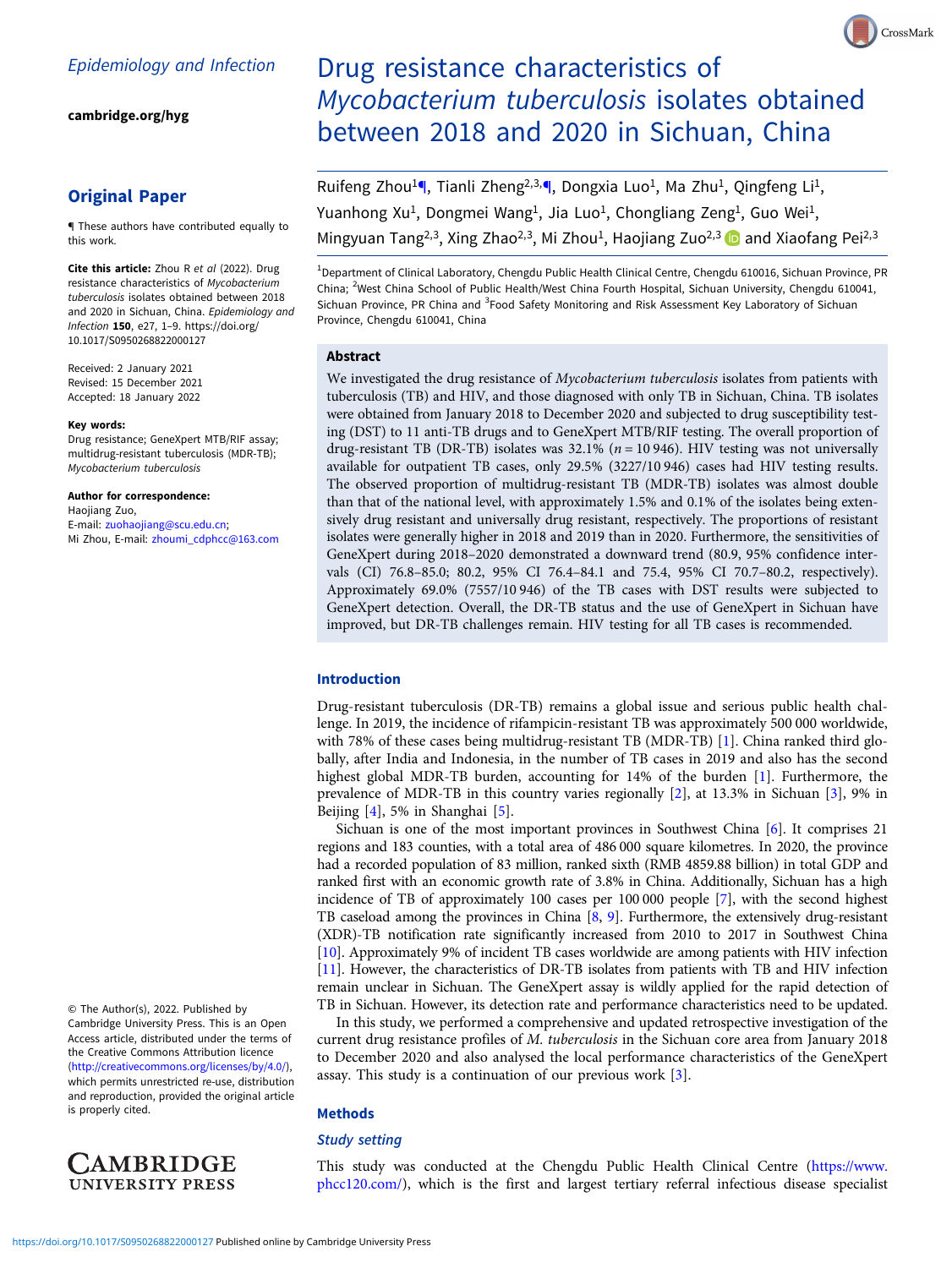hospital, as well as the only officially designated medical institution for the treatment, research and prevention of TB in Sichuan. Overall, this hospital maintains the most comprehensive coverage of TB testing in China. This medical institution admits patients for TB hospital care, performs diagnostic evaluation of patients at high risk of MDR-TB, manages patients with various complications, and handles patients likely affected by TB. Moreover, this centre accepts TB samples from most hospitals, centres for disease control and prevention (CDCs), and health facilities in the province for drug susceptibility detection.

Patients who were diagnosed as being infected with TB [[12\]](#page-8-0) are admitted to the Jingju branch hospital of the Chengdu Public Health Clinical Centre. According to the requirements of the local health department, all TB strains isolated from TB patients in the core area of Sichuan should be sent to this hospital for drug susceptibility testing (DST), or patients should be directly transferred to this hospital for treatment and DST. Over 90% of TB cases in the core area of Sichuan are admitted here. Thus, this setting is a representative facility to reflect the status of TB drug resistance in Sichuan. The Clinical Laboratory of the Chengdu Public Health Clinical Centre has approximately 50 staff members and is divided into several professional groups, including a microbiology group, special mycobacterial group and molecular diagnostic group, with more than 300 tests on TB, AIDS and liver disease performed. This laboratory is also authorised to perform HIV screening and confirmation.

All admitted TB patients who stayed in the hospital while under treatment are required to receive HIV testing universally. Not all outpatient TB cases received HIV testing, because during 2018–2020, HIV testing is not mentioned as a necessary step for TB diagnosis at the country level [[12\]](#page-8-0). According to the history of epidemiology, outpatients, who had multiple sex partners, history of intravenous drug use, or recurrent oral ulcers, etc., being suspected as HIV carriers, were subjected to HIV testing. The outpatient doctors also comprehensively judged whether patients with TB were at high risk of HIV infection, based on the symptoms, medical history and other related information. Testing was performed prior to TB diagnosis, with HIV infection confirmed by a combination of screening and antibody confirmation tests. The screening tests included enzyme-linked immunosorbent assay, a chemiluminescence assay, immunofluorescence assay and rapid test, and the antibody confirmation tests included western blotting, a line immunoassay and recombinant immunoblot assay. When screening and antibody confirmation tests did not confirm HIV in patients, PCR-based methods were applied [[13](#page-8-0), [14\]](#page-8-0). The patients with diagnosed HIV infection in this hospital could receive free antiretroviral therapy.

The routine detection procedure for TB was as follows. Patients suspected to have TB were diagnosed by hospital TB specialists, with two samples collected per patient. The samples were then subjected to M. tuberculosis culture (BD BACTEC MGIT 960 culture system; Sparks, MD, USA) and the GeneXpert (GeneXpert GX-XVI system; Cepheid, Sunnyvale, CA, USA) test, according to the manufacturers' instructions. The GeneXpert test was optional and was performed at the patient's expense. Drug sensitivity tests were conducted if the M. tuberculosis culture results were positive, regardless of the hospitalisation status of the patient. The treatment of MDR-TB was performed according to guidelines [[15,](#page-8-0) [16\]](#page-8-0).

Consecutive TB isolates were obtained from January 2018 to December 2020 and subjected to strain identification and DST. For patients with multiple isolates of one or more species, only

the first isolate of each species was included in further analysis [[17\]](#page-8-0). However, in patients with two TB isolates obtained from different samples, such as the sputum and bronchoscopy fluid, both isolates were subjected to DST. Non-tuberculous mycobacteria were excluded. TB isolates from patients with TB and HIV coinfection were included in the 'TB\_HIV group'. TB isolates from patients with negative HIV testing results and those at low risk of HIV infection being not subjected to HIV testing were included in the 'general TB group'. The M. tuberculosis strains were stratified according to HIV infection status, patient age and calendar year of isolation for further analysis. Sample information, such as the patient's age, sex, HIV status, strain isolation year, type of the species and strain identification results, were obtained from the Laboratory Information System of the Chengdu Public Health Clinical Centre.

# Mycobacterium tuberculosis culture and drug sensitivity testing

The sputum, bronchoalveolar lavage fluid, pleural fluid, cerebrospinal fluid, ascites, pericardial effusion, gastric juice, secretions, pathological tissues, stools and urine were collected for mycobacterial culture. The confirmed M. tuberculosis isolates were then subjected to DST using DST kits purchased from Autobio Diagnostics Co., Ltd. (China Food and Drug Administration (CFDA) production licence 20160058; Zhengzhou, China) and Encode Medical Engineering Co., Ltd. (CFDA production licence 20010311; Zhuhai, China), according to the manufacturers' instructions. The Autobio DST kits were used from January 2018 to January 2019, and the Encode DST kits were used from January 2019 to December 2020. The result evaluation system for para-aminosalicylic acid (PAS) was updated in October 2019.

Briefly, the sensitivities of isolates to anti-TB drugs (ATDs) were determined using a microplate dilution method with 7H9 broth media [[3](#page-7-0)]. The inoculum size was set at 200 μl per well, with low and high optimised concentrations of each drug determined by the manufacturer based on the Clinical and Laboratory Standards Institute (CLSI) guidelines [[18\]](#page-8-0). After 7 days of culture, contamination of the culture medium was evaluated. If no contamination was observed, the reading was performed after 12 or 13 days of culture. A total of 11 anti-TB drugs were tested at low and medium concentrations in two wells. The four first-line drugs included isoniazid (INH; 0.20 and 0.80 μg/ml), rifampicin (RIF; 4.0 and 8.0 μg/ml), streptomycin (STR; 4.0 and 8.0 μg/ml) and ethambutol (EMB; 2.5 and 5.0 μg/ml). The seven second-line drugs included the fluoroquinolone drugs levofloxacin (LFX; 2.0 and 8.0 μg/ml) and moxifloxacin (MFX; 0.5 and 2.0 μg/ml); the oral bacteriostatic drug PAS (2.0 and 8.0 μg/ml) and oral rifabutin (RFB; 0.75 and 3.0 μg/ml); and the injectable drugs amikacin (AMK; 1.0 and 4.0 μg/ml), kanamycin (KM; 2.5 and 10.0 μg/ml) and capreomycin (CM; 2.5 and 10.0  $\mu$ g/ml). The *M. tuberculosis* standard strain H37Rv (ATCC 27294), which is susceptible to all ATDs, was used as the control in each round of testing. Interlaboratory confirmation tests were conducted for quality control.

# Definitions of drug resistance

TB resistant to at least one of the four first-line and seven secondline drugs was defined as DR-TB. TB resistant to INH and RIF was defined as MDR-TB. TB resistant to INH, RIF, and either fluoroquinolones or a second-line anti-TB injectable drug (KM,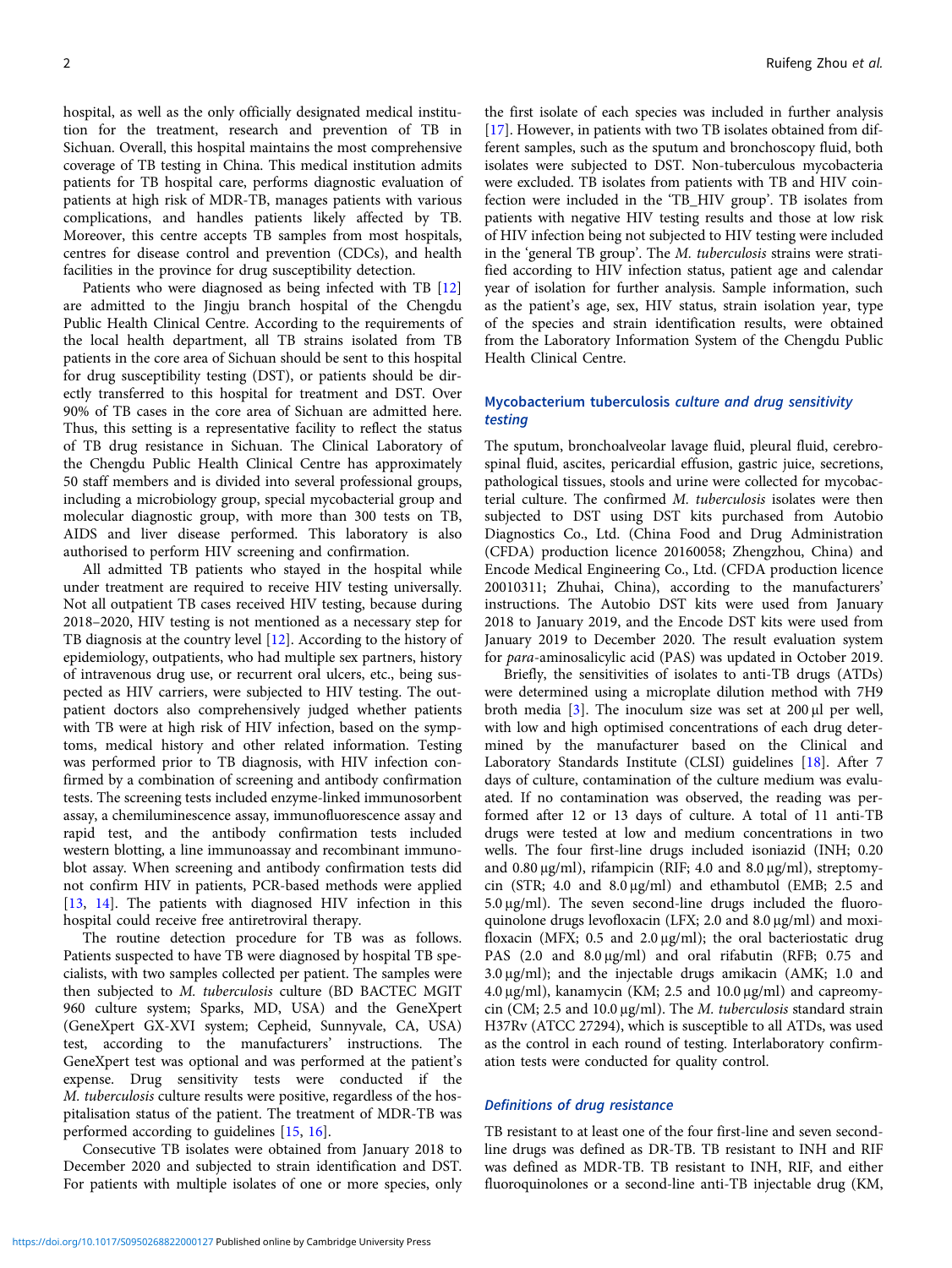CM or AMK), but not to both, was defined as pre-XDR-TB. TB resistant to at least INH, RIF, any member of the quinolone family, and at least one second-line anti-TB injectable drug was defined as XDR-TB [[3](#page-7-0), [19\]](#page-8-0).

#### GeneXpert MTB/RIF assay

The GeneXpert assay was conducted as previously described [\[3\]](#page-7-0). Briefly, 1 ml of each sample was added to 2 ml of the Xpert sample reagent, and the resulting solution was mixed for 1 min and digested at room temperature for 15 min with intermittent mixing. Subsequently, 2 ml of the sample solution was applied to the GeneXpert MTB/RIF GX-XVI system to determine the presence of M. tuberculosis and evaluate the resistance to RIF. Samples with unsuccessful GeneXpert results, including uncertain and failed results, were subjected to the second round of testing or excluded. The performance of the GeneXpert detection test was analysed for different samples (sputum, bronchoalveolar lavage fluid, pleural fluid, etc.). As the sample structure (proportion of different kinds of samples from 2018 to 2020) may have affected the sensitivity of the test, changes in the sample structure from 2018 to 2020 were further analysed.

# Statistical analysis

Data were analysed using SPSS Statistics (version 19.0; SPSS Inc., Chicago, IL, USA) and RStudio (1.3.1093). Continuous variables are presented as the median and interquartile range (IQR). Comparisons among groups and between pairs were performed using the Kruskal–Wallis test and Dunn's test, respectively. Categorical variables are presented as numbers and percentages and were analysed using the  $\chi^2$  test or Fisher's exact test. The sensitivity (%), specificity (%),  $\kappa$  value, negative predictive value (NPV) and positive predictive value (PPV) of the GeneXpert assay were evaluated and compared with DST results for RIF [[20\]](#page-8-0). Statistical significance was set at  $P < 0.05$ .

#### Ethics statement

This study was approved by the ethics committee of the Chengdu Public Health Clinical Centre. Patient personal information was not included in this study. Because of the retrospective nature of the study, the requirement for written informed consent was waived. All methods were used in accordance with the relevant guidelines and regulations of the Declaration of Helsinki.

#### Results

# Overall drug resistance patterns of TB isolates

From January 2018 to December 2020, a total of 10 946 cultureconfirmed TB isolates were reported. Among these, 6749 isolates were from the outpatient department, 3197 isolates were from the inpatient department, 945 isolates were from 20 health facilities (16 isolates from district/county CDCs, three isolates from hospitals and one isolate from a third-party medical testing centre), and 55 isolates were of unknown origin. In total, 120 of these isolates were obtained from patients confirmed with HIV coinfections by laboratory tests. Approximately 28.7% (3107/10 826) isolates from the general TB group contained HIV testing results (Supplementary file 1). Furthermore, 7067 isolates and 3759 isolates of the general TB group were from men and women,

respectively, and 102 isolates and 18 isolates of the TB\_HIV group were from men and women, respectively. Additionally, the men having TB isolates were significantly older than the women having TB isolates (median age: 44.0 (IQR: 26.0–59.0) *vs.* 30.0 (IQR: 23.0–48.0),  $P < 0.001$ ). The frequency of TB and HIV coinfection was also higher in the men having TB isolates than in the women having TB isolates  $(1.46\% \text{ vs. } 0.48\%, P <$ 0.001).

Among the M. tuberculosis isolates, the order of resistance to the 11 ATDs (sorted from high to low) was as follows: INH (21.0%), RIF (14.2%), STR (13.6%), RFB (9.1%), PAS (8.6%), MFX (7.3%), LFX (5.8%), EMB (4.9%), KM (3.7%), CM (3.4%) and AMK (2.5%). The isolates with single-drug resistance, first-line ATD resistance, second-line ATD resistance, multidrug resistance, extensive drug resistance and universal drug resistance comprised 32.1%, 25.5%, 20.7%, 12.2%, 1.5% and 0.1% of the strain pool, respectively. No significant differences in drug resistance characteristics were observed between the general TB and TB\_HIV groups (Fisher's exact test; [Table 1\)](#page-3-0).

#### Sex-specific drug resistance profiles of TB isolates

Isolates from the male general TB patients, compared with those from the female patients, had significantly higher proportions of INH resistance (21.8% *vs.* 19.4%,  $P = 0.004$ ), any drug resistance (33.1% *vs.* 30.2%,  $P = 0.002$ ), first-line drug resistance (26.3% *vs.* 23.9%,  $P = 0.007$ ) and universal drug resistance (0.2% *vs.* 0.0%,  $P = 0.027$ ) (Fisher's exact test; [Table 2\)](#page-3-0). Comparison of the ATDs using the Kruskal–Wallis test showed no significant differences between the male and female groups.

# Age-specific drug resistance profiles of TB isolates

The isolates were divided into the following five groups based on the age of the patients: <15, 15–24, 25–44, 45–64 and  $\geq$ 65 years [\[1,](#page-7-0) [3\]](#page-7-0). Among these groups, the overall percentages of resistance to the 11 drugs, sorted from high to low, were as follows: 45–64 years, 35.6% (95% CI 33.9–37.3); 25–44 years, 33.2% (95% CI 31.6–34.7); 15–24 years, 30.2% (95% CI 28.4–32.1); ≥65 years, 27.9% (95% CI 25.7–30.0); and <15 years, 22.5% (95% CI 17.7– 27.4) ([Table 3\)](#page-4-0). Apart from the resistance to CM, universal drug resistance and extensive drug resistance, resistances to ATDs among the five age-related groups of the TB isolates were significantly different (Fisher exact test,  $P < 0.05$ , [Table 3](#page-4-0)). Similar results were also observed by comparing the groups associated with 45–64 and <15-year-old patients, as well as those associated with 25–44 and <15-year-old patients. When the data for the seven second-line ATDs were grouped together for the Kruskal–Wallis test, the group associated with 45–64-year-old patients showed significantly higher resistance than that associated with <15-year-old patients  $(S = -16.143, P = 0.003,$ adjusted  $P = 0.032$ , Dunn's test). Notably, universal drug-resistant strains were isolated from all five subgroups (1, 1, 7, 4 and 2 isolates, respectively).

# Year-specific drug resistance profiles of TB isolates

The isolates were divided into three groups according to the year of isolation. Among the groups, the percentages of drug resistance to the 11 drugs, sorted from high to low, were as follows: 2018 >  $2019 > 2020$  [\(Table 4\)](#page-5-0). Apart from universal drug resistance, the resistances to ATDs were significantly different among the three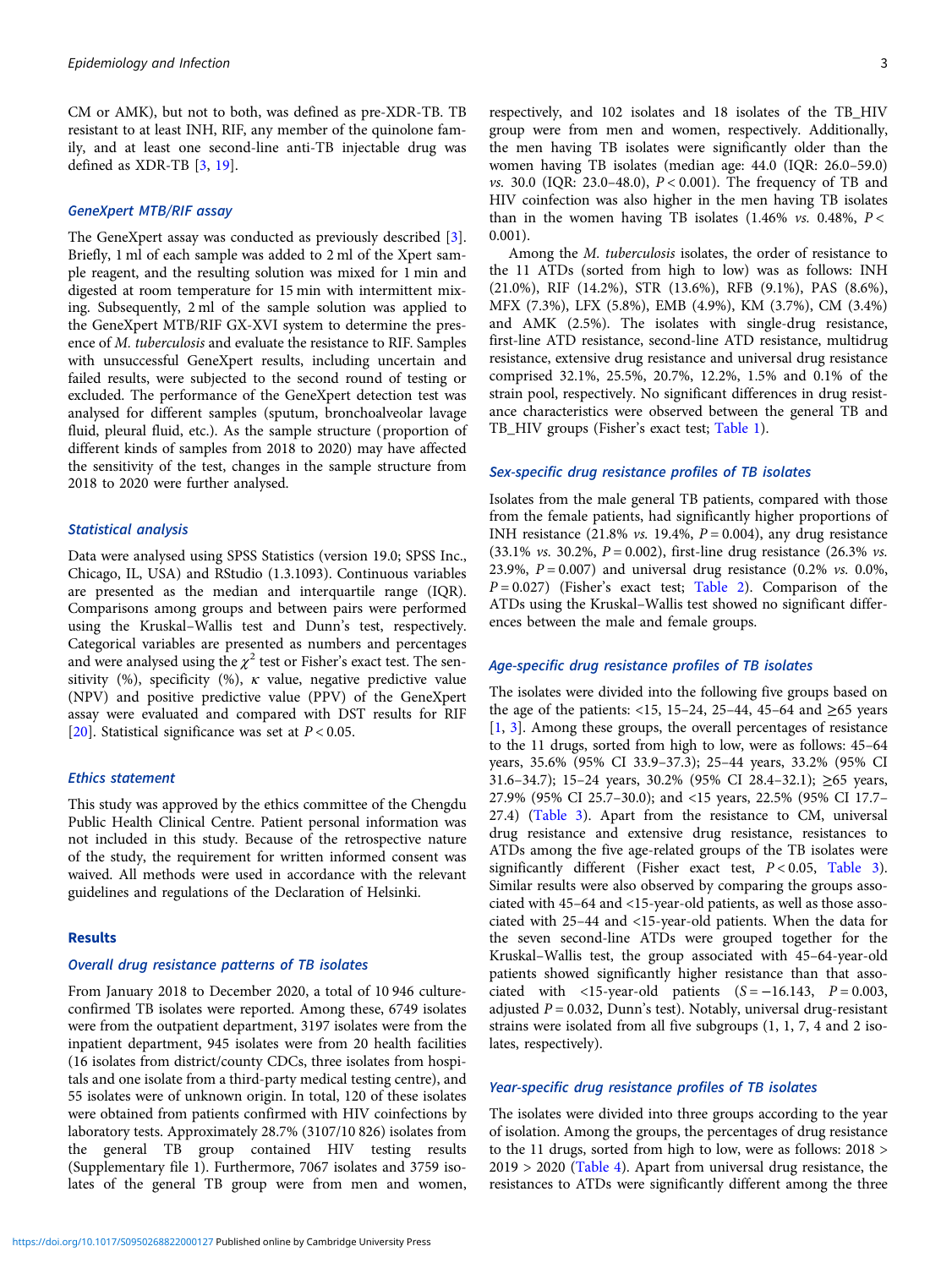<span id="page-3-0"></span>

|         | Table 1. Drug resistance patterns of Mycobacterium tuberculosis isolates (n = |  |  |  |
|---------|-------------------------------------------------------------------------------|--|--|--|
| 10 946) |                                                                               |  |  |  |

| Drug resistance                           | General TB (%(95%CI))<br>$(n = 10826)$ | TB_HIV (%(95%CI))<br>$(n = 120)$ |
|-------------------------------------------|----------------------------------------|----------------------------------|
| <b>INH</b>                                | 21.0%(20.2-21.8)                       | 19.2%(12.1-26.2)                 |
| <b>STR</b>                                | 13.6%(13.0-14.2)                       | $10.8\%(5.2-16.4)$               |
| <b>RIF</b>                                | 14.2%(13.6-14.9)                       | $10.8\%(5.2-16.4)$               |
| <b>EMB</b>                                | $4.9\%(4.5-5.3)$                       | $6.7\%$ $(2.2-11.1)$             |
| <b>RFB</b>                                | $9.1\%(8.6-9.6)$                       | $7.5\%(2.8-12.2)$                |
| AMK                                       | $2.5\%(2.2-2.8)$                       | $3.3\%(0.1-6.6)$                 |
| <b>CM</b>                                 | $3.4\%(3.1-3.8)$                       | $2.5\%(0.0-5.3)$                 |
| <b>KM</b>                                 | $3.7\%(3.3-4.1)$                       | $5.0\%(1.1-8.9)$                 |
| LFX.                                      | $5.8\%(5.4-6.2)$                       | $3.3\%(0.1-6.6)$                 |
| <b>MFX</b>                                | $7.3\%(6.8-7.8)$                       | $5.8\%(1.6-10.0)$                |
| <b>PAS</b>                                | $8.6\%(8.1-9.1)$                       | $8.3\%(3.4-13.3)$                |
| Any drug<br>resistance <sup>a</sup>       | 32.2%(31.3-33.1)                       | 25.8%(18.0-33.7)                 |
| First-line drug<br>resistance             | $25.5\%(24.7-26.3)$                    | 22.5%(15.0–30.0)                 |
| Second-line drug<br>resistance            | 20.8%(20.0-21.5)                       | 16.7%(10.0-23.4)                 |
| Universal drug<br>resistance <sup>b</sup> | $0.1\%$ $(0.1-0.2)$                    | $0.0\%(-)$                       |
| <b>MDR</b>                                | 12.3%(11.7-12.9)                       | $9.2\%(4.0-14.4)$                |
| Pre-XDR                                   | $4.0\%$ $(3.6-4.4)$                    | $2.5\%(0.0-5.3)$                 |
| <b>XDR</b>                                | $1.5\%(1.3-1.7)$                       | $1.7\%(0.0-4.0)$                 |
| INH + STR                                 | $10.9\%(10.3-11.5)$                    | $9.2\%(4.0-14.4)$                |
| INH + EMB                                 | $4.6\%(4.2-5.0)$                       | $5.8\%(1.6-10.0)$                |
| $INH + RIF + STR$                         | $7.5\%(7.0-8.0)$                       | $6.7\%$ $(2.2-11.1)$             |
| $INH + RIF + EMB$                         | $3.7\%(3.3-4.0)$                       | $4.2\%(0.6-7.8)$                 |
| $INH + RIF + STR +$<br>EMB                | $2.7\%(2.4-3.0)$                       | $2.5\%(0.0-5.3)$                 |

TB, tuberculosis; HIV, human immunodeficiency virus; general TB, general tuberculosis patients; TB\_HIV, tuberculosis patients with HIV; DST, drug sensitivity testing; 95% CI, 95% confidence interval; INH, isoniazid; STR, streptomycin; RIF, rifampicin; EMB, ethambutol; LFX, levofloxacin; AMK, amikacin; CM, capreomycin; MFX, moxifloxacin; PAS

para-aminosalicylic acid; RFB, rifabutin; KM, kanamycin; MDR, multidrug-resistant; XDR, extensively drug-resistant.

<sup>a</sup>Resistant to at least one drug.

**bResistant to all 11 drugs involved in drug susceptibility testing.** 

groups (Fisher's exact test,  $P < 0.05$ , [Table 4\)](#page-5-0). Compared with the 2020 group, the 2018 and 2019 groups had higher percentages of resistance to RIF (12.4% *vs.* 15.7%,  $P < 0.001$ ; 12.4% *vs.* 14.8%,  $P =$ 0.002, respectively), AMK (1.5% vs. 3.6%, P < 0.001; 1.5% vs. 2.6%,  $P = 0.001$ , respectively), CM (1.5% vs. 3.1%,  $P < 0.001$ ; 1.5% vs. 5.4%, P < 0.001, respectively), MFX (5.1% vs. 11.0%, P < 0.001; 5.1% vs. 6.7%,  $P = 0.002$ , respectively), any drugs (26.2% vs. 31.1%, P < 0.001; 26.2% vs. 38.2%, P < 0.001, respectively), any second-line drugs (13.5% vs. 19.2%, P < 0.001; 13.5% vs. 28.3%,  $P = 0.002$ , respectively) and multidrugs (10.6% vs. 14.3%,  $P <$ 0.001; 10.6% *vs.* 12.2%,  $P = 0.029$ , respectively). By contrast, the 2020 group had relatively lower percentages of XDR isolates than those in the 2018 and 2019 groups  $(0.8\% \text{ vs. } 2.7\%, P =$ 0.007; 0.8% vs. 1.1%,  $P = 0.216$ , respectively).

| Table 2. Sex-specific distribution of drug-resistant Mycobacterium tuberculosis |  |  |  |
|---------------------------------------------------------------------------------|--|--|--|
| isolates $(n = 10946)$                                                          |  |  |  |

| Drug resistance                             | Male TB patients<br>(% (95%CI))<br>$(n = 7169)$ | Female TB patients<br>(% (95%CI))<br>$(n = 3777)$ |
|---------------------------------------------|-------------------------------------------------|---------------------------------------------------|
| INH <sup>a</sup>                            | 21.8%(20.8-22.7)                                | 19.4% (18.2-20.7)                                 |
| <b>STR</b>                                  | 13.9%(13.1-14.7)                                | 13.0%(11.9-14.0)                                  |
| <b>RIF</b>                                  | 14.5% (13.7-15.4)                               | 13.6% (12.5-14.7)                                 |
| EMB                                         | $5.1\%(4.6-5.6)$                                | $4.6\%(3.9-5.2)$                                  |
| <b>RFB</b>                                  | $9.4\%(8.7-10.0)$                               | $8.6\%(7.7-9.4)$                                  |
| AMK                                         | $2.5\%(2.2-2.9)$                                | $2.4\%$ $(1.9-2.9)$                               |
| <b>CM</b>                                   | $3.4\%(3.0-3.8)$                                | $3.4\%(2.8-4.0)$                                  |
| <b>KM</b>                                   | $4.0\%$ $(3.5-4.4)$                             | $3.3\%(2.7-3.8)$                                  |
| <b>LFX</b>                                  | $5.9\%(5.3-6.4)$                                | $5.5\%(4.8-6.3)$                                  |
| <b>MFX</b>                                  | $7.5\%(6.9-8.1)$                                | $7.0\%(6.2-7.8)$                                  |
| <b>PAS</b>                                  | $8.8\%(8.2-9.5)$                                | $8.2\%(7.4-9.1)$                                  |
| Any drug resistance <sup>a,b</sup>          | 33.1%(32.0-34.2)                                | 30.2%(28.7-31.7)                                  |
| First-line drug resistance <sup>a</sup>     | 26.3%(25.3-27.3)                                | 23.9%(22.5–25.3)                                  |
| Second-line drug<br>resistance              | 21.2%(20.3-22.2)                                | 19.8% (18.5-21.0)                                 |
| Universal drug<br>resistance <sup>a,c</sup> | $0.2\%(0.1-0.3)$                                | $0.0\%$ $(0.0-0.1)$                               |
| <b>MDR</b>                                  | 12.6%(11.8-13.4)                                | 11.6%(10.5-12.6)                                  |
| Pre-XDR                                     | $4.1\%$ $(3.6-4.5)$                             | $3.8\%(3.2-4.4)$                                  |
| <b>XDR</b>                                  | $1.5\%(1.2-1.7)$                                | $1.5\%(1.1-1.9)$                                  |
| INH + STR                                   | 11.0%(10.3-11.8)                                | $10.5\%(9.5-11.5)$                                |
| $INH + EMB$                                 | $4.8\%(4.3-5.3)$                                | $4.3\%(3.6-4.9)$                                  |
| $INH + RIF + STR$                           | $7.8\% (7.2 - 8.4)$                             | $7.0\%(6.2-7.9)$                                  |
| $INH + RIF + EMB$                           | $3.9\%(3.5-4.4)$                                | $3.3\%(2.7-3.8)$                                  |
| $INH + RIF + STR + EMB$                     | $2.9\%(2.5-3.3)$                                | $2.4\%(1.9-2.9)$                                  |

TB, tuberculosis; HIV, human immunodeficiency virus; DST, drug sensitivity testing; 95% CI, 95% confidence interval; INH, isoniazid; STR, streptomycin; RIF, rifampicin; EMB, ethambutol; LFX, levofloxacin; AMK, amikacin; CM, capreomycin; MFX, moxifloxacin; PAS para-aminosalicylic acid; RFB, rifabutin; KM, kanamycin; MDR, multidrug-resistant; XDR, extensively drug-resistant.

<sup>a</sup>Male TB patients vs. female TB patients, Fisher's exact test, INH: P=0.004; any drug resistance,  $P = 0.002$ ; first-line drug resistance,  $P = 0.007$ ; universal drug resistance,  $P = 0.027$ . **PResistant to at least one drug.** 

<sup>c</sup>Resistance to all 11 drugs involved in drug susceptibility testing.

#### Performance characteristics of the GeneXpert assay

From 2018 to 2020, 7586 samples were subjected to GeneXpert detection and drug sensitivity testing, of which 2486 (five uncertain results and three subjected to the second round of testing with successful results), 2797 (13 uncertain results and two subjected to the second round of testing with successful results) and 2303 (21 uncertain results and five subjected to the second round of testing with successful results) samples were tested in 2018, 2019 and 2020, respectively. The 10 samples with uncertain results that were subjected to the second round of testing were included in further data analysis, while the 29 samples that were not subjected to the second round of testing were excluded. No significant differences in the success rates were observed between sputum and other samples (99.45% (6100/6134) vs. 99.66% (1447/1452), P > 0.05).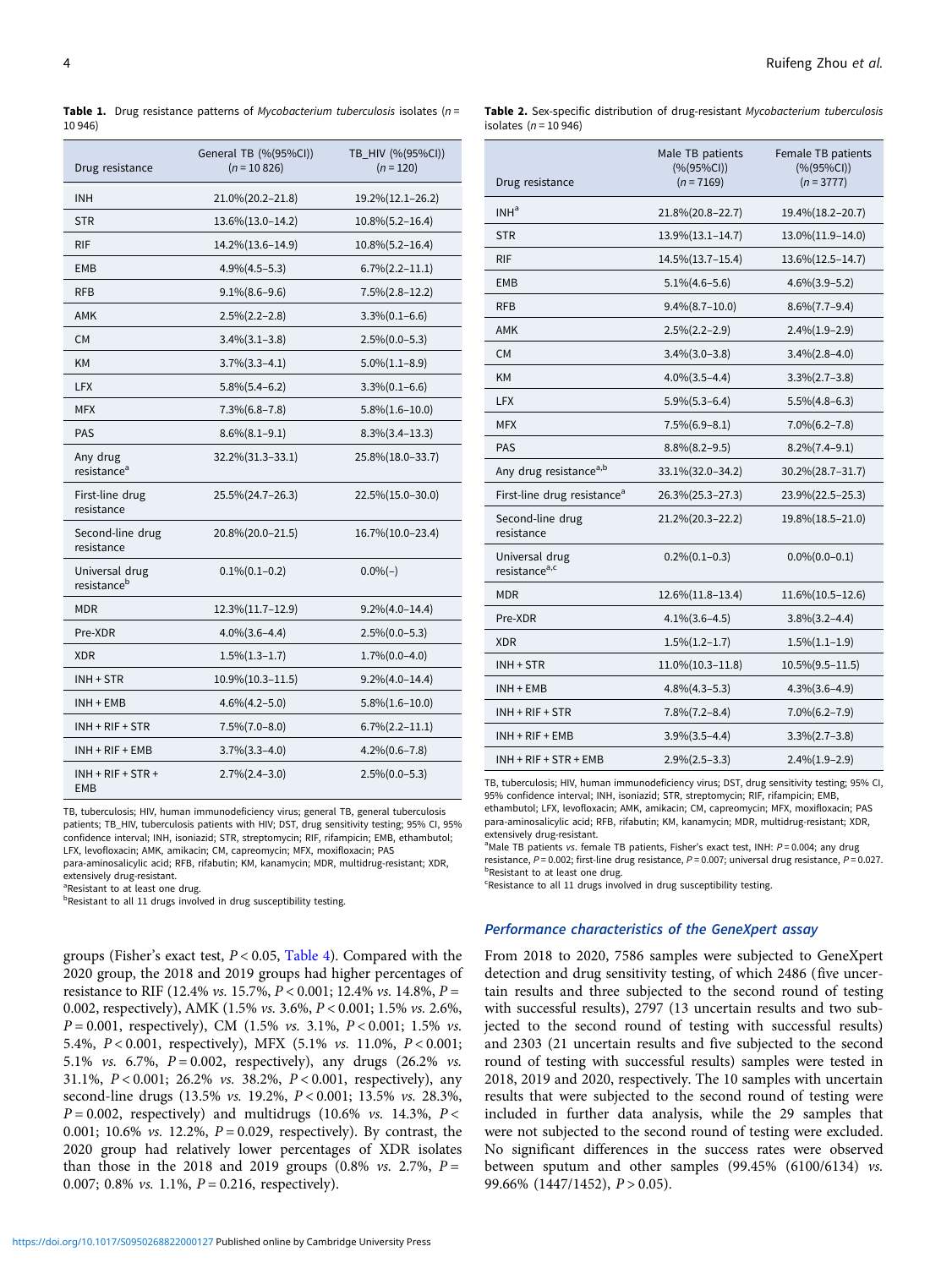<span id="page-4-0"></span>**Table 3.** Age-specific drug resistance characteristics of patients with tuberculosis ( $n = 10946$ )

|                                        | Age (%(95%CI))        |                      |                       |                     |                       |                         |
|----------------------------------------|-----------------------|----------------------|-----------------------|---------------------|-----------------------|-------------------------|
| Drug resistance                        | $<$ 15 (n = 284)      | 15-24 ( $n = 2438$ ) | $25-44$ (n = 3591)    | $45-64$ (n = 2996)  | $\geq 65$ (n = 1637)  | $P$ values <sup>a</sup> |
| <b>INH</b>                             | $13.4\%(9.4-17.3)$    | 19.4%(17.9-21.0)     | 23.2%(21.8-24.6)      | 23.4%(21.9-24.9)    | 15.2%(13.5-17.0)      | < 0.001                 |
| <b>STR</b>                             | $6.0\%(3.2-8.7)$      | 13.4% (12.0-14.7)    | $15.2\%(14.1-16.4)$   | $15.0\%(13.7-16.3)$ | $8.9\%(7.5-10.2)$     | < 0.001                 |
| <b>RIF</b>                             | $9.5\%(6.1-12.9)$     | 14.7%(13.3-16.1)     | 16.7% (15.5-17.9)     | 15.2%(13.9-16.5)    | $7.0\%$ $(5.8-8.3)$   | < 0.001                 |
| EMB                                    | $2.5\%(0.7-4.3)$      | $5.2\%(4.3-6.0)$     | $5.9\%(5.1-6.7)$      | $5.2\%(4.4-6.0)$    | $2.4\%(1.6-3.1)$      | < 0.001                 |
| <b>RFB</b>                             | $5.6\%(2.9-8.3)$      | $10.0\%(8.8-11.2)$   | 10.4%(9.4-11.4)       | $9.9\%(8.8-11.0)$   | $3.9\%(3.0-4.8)$      | < 0.001                 |
| AMK                                    | $0.4\%(0.0-1.0)$      | $2.1\%(1.5-2.7)$     | $2.6\%(2.1-3.2)$      | $3.1\%(2.5-3.8)$    | $1.8\%(1.2-2.5)$      | $= 0.002$               |
| <b>CM</b>                              | $1.4\%(0.0-2.8)$      | $3.2\%(2.5-3.9)$     | $3.5\%(2.9-4.1)$      | $3.5\%(2.9-4.2)$    | $3.7\%(2.8-4.6)$      | $= 0.333$               |
| KM                                     | $1.8\%(0.2-3.3)$      | $2.2\%(1.6-2.8)$     | $3.2\%(2.7-3.8)$      | $5.1\%(4.3-5.9)$    | $4.9\%(3.8-5.9)$      | < 0.001                 |
| <b>LFX</b>                             | $1.4\%(0.0-2.8)$      | $4.3\%(3.5-5.1)$     | $6.5\%(5.7-7.3)$      | $6.6\%(5.8-7.5)$    | $5.6\%(4.4-6.7)$      | < 0.001                 |
| <b>MFX</b>                             | $1.4\%(0.0-2.8)$      | $5.5\%(4.6-6.4)$     | $8.4\%(7.5-9.3)$      | $8.6\%(7.6-9.6)$    | $6.3\%(5.1-7.5)$      | < 0.001                 |
| PAS                                    | $3.5\%(1.4-5.7)$      | $7.8\%(6.8-8.9)$     | $8.8\%(7.8-9.7)$      | $9.6\%(8.6-10.7)$   | $8.5\%(7.1-9.8)$      | $= 0.002$               |
| Any drug resistance <sup>b</sup>       | 22.5%(17.7-27.4)      | 30.2%(28.4-32.1)     | 33.2%(31.6-34.7)      | 35.6%(33.9-37.3)    | 27.9%(25.7-30.0)      | < 0.001                 |
| First-line drug resistance             | 18.7% (14.1-23.2)     | 24.3%(22.6-26.0)     | 27.7%(26.2-29.1)      | 28.3%(26.7-29.9)    | 18.4%(16.5-20.3)      | < 0.001                 |
| Second-line drug<br>resistance         | $10.9\%$ $(7.3-14.5)$ | 19.6%(18.1-21.2)     | 21.7%(20.3-23.0)      | 23.2%(21.7-24.7)    | 17.4% (15.6-19.2)     | < 0.001                 |
| Universal drug resistance <sup>c</sup> | $0.4\%(0.0-1.0)$      | $0.0\%$ $(0.0-0.1)$  | $0.2\%(0.1-0.3)$      | $0.1\%(0.0-0.3)$    | $0.1\%(0.0-0.3)$      | $= 0.332$               |
| <b>MDR</b>                             | $6.0\%(3.2-8.7)$      | 12.7% (11.4-14.0)    | 14.7% (13.5-15.9)     | 13.0%(11.8-14.2)    | $5.9\%(4.8-7.1)$      | < 0.001                 |
| Pre-XDR                                | $0.0\%(-)$            | $4.3\%(3.5-5.1)$     | $4.5\%(3.8-5.2)$      | $4.7\%(4.0-5.5)$    | $1.6\%(1.0-2.3)$      | < 0.001                 |
| <b>XDR</b>                             | $0.4\%$ $(0.0-1.0)$   | $0.8\%(0.4-1.1)$     | $2.1\%$ $(1.7-2.6)$   | $1.7\%(1.2-2.1)$    | $0.9\%$ $(0.5-1.4)$   | < 0.001                 |
| $INH + STR$                            | $4.2\%(1.9-6.6)$      | $10.4\%(9.2-11.6)$   | 12.5%(11.4-13.6)      | 12.2%(11.0-13.4)    | $6.6\%$ $(5.4 - 7.8)$ | < 0.001                 |
| $INH + EMB$                            | $2.1\%(0.4-3.8)$      | $4.8\%(4.0-5.6)$     | $5.6\%(4.9-6.4)$      | $4.8\%(4.0-5.6)$    | $2.2\%(1.5-2.9)$      | < 0.001                 |
| $INH + RIF + STR$                      | $1.4\%(0.0-2.8)$      | $7.7\%(6.7-8.8)$     | $9.1\%(8.1-10.0)$     | $8.2\%(7.2-9.2)$    | $3.7\%(2.8-4.6)$      | < 0.001                 |
| $INH + RIF + EMB$                      | $1.1\%(0.0-2.2)$      | $3.7\%$ $(3.0-4.5)$  | $4.7\%$ $(4.0 - 5.4)$ | $3.9\%(3.2-4.6)$    | $1.4\%(0.8-2.0)$      | < 0.001                 |
| $INH + RIF + STR + EMB$                | $0.4\%$ $(0.0-1.0)$   | $2.5\%(1.9-3.2)$     | $3.6\%(3.0-4.2)$      | $2.9\%(2.3-3.5)$    | $1.2\%(0.7-1.8)$      | < 0.001                 |

TB, tuberculosis; HIV, human immunodeficiency virus; DST, drug sensitivity testing; 95% CI, 95% confidence interval; INH, isoniazid; STR, streptomycin; RIF, rifampicin; EMB, ethambutol; LFX, levofloxacin; AMK, amikacin; CM, capreomycin; MFX, moxifloxacin; PAS para-aminosalicylic acid; RFB, rifabutin; KM, kanamycin; MDR-TB, multidrug-resistant tuberculosis; XDR, extensively drug-resistant.

<sup>a</sup>Fisher exact tests among five groups.

**b**Resistant to at least one drug.

<sup>c</sup>Resistance to all 11 drugs involved in drug susceptibility testing.

Approximately 69.0% (7557/10 946) of the isolates had both DST and successful GeneXpert assay results. For RIF resistance testing of the M. tuberculosis isolates, we observed a sensitivity of 79.0% (95% CI 76.6–81.4), specificity of 95.9% (95% CI 95.5–96.4), PPV of 76.7 (95% CI 74.2–79.2), NPV of 96.4 (95% CI 96.0–96.9) and  $\kappa$  value of 0.741 (95% CI 0.73–0.752). Similar results were obtained for the general TB group ([Table 5](#page-6-0)). The sensitivity and specificity of the GeneXpert test for the strains from the TB\_HIV group were 80.4% (95% CI 78.0–82.9) and 96.2% (95% CI 95.7–96.7), respectively ([Table 5](#page-6-0)). The PPV, NPV and  $\kappa$  values for the TB\_HIV group were 78.0% (95% CI 75.5–80.6), 96.7% (95% CI 96.2–97.1) and 0.584 (95% CI 0.451–0.717), respectively ([Table 5\)](#page-6-0). The sensitivities for the three consecutive year groups (2018, 2019 and 2020) demonstrated a downward trend (80.9 (95% CI 76.8–85.0) vs. 80.2 (95% CI 76.4–84.1) vs. 75.4 (95% CI 70.7–80.2), respectively; Table S1).

Regarding the GeneXpert sensitivity of different samples, the highest sensitivity (84.2%) was obtained with bronchoalveolar lavage and pleural fluids, the second highest sensitivity (79.0%) was obtained with sputum samples, and the lowest sensitivity (65.5%) was obtained with the other samples (Table S2). Additionally, the GeneXpert test showed statistically different sensitivity results for the three types of samples ( $\chi^2$  = 9.045, P = 0.011). Furthermore, no significant changes in the sample structure were observed among the different year groups (Table S3).

#### **Discussion**

This study revealed the drug resistance profiles of M. tuberculosis isolates from patients with TB in Sichuan, China, from January 2018 to December 2020. Generally, the DR-TB status improved annually. The overall proportion of DR-TB among cultureconfirmed TB was 32.1% (3514/10 946). This result was similar to the proportion reported in a previous study conducted in Chinese Jiangxi (33.1% (352/1063)) [[21](#page-8-0)] and Chinese Dalian (31.1% (1106/3552)) [\[22\]](#page-8-0), but higher than those reported for Central China (14.8% (531/3580)), Eastern China (12.8% (1889/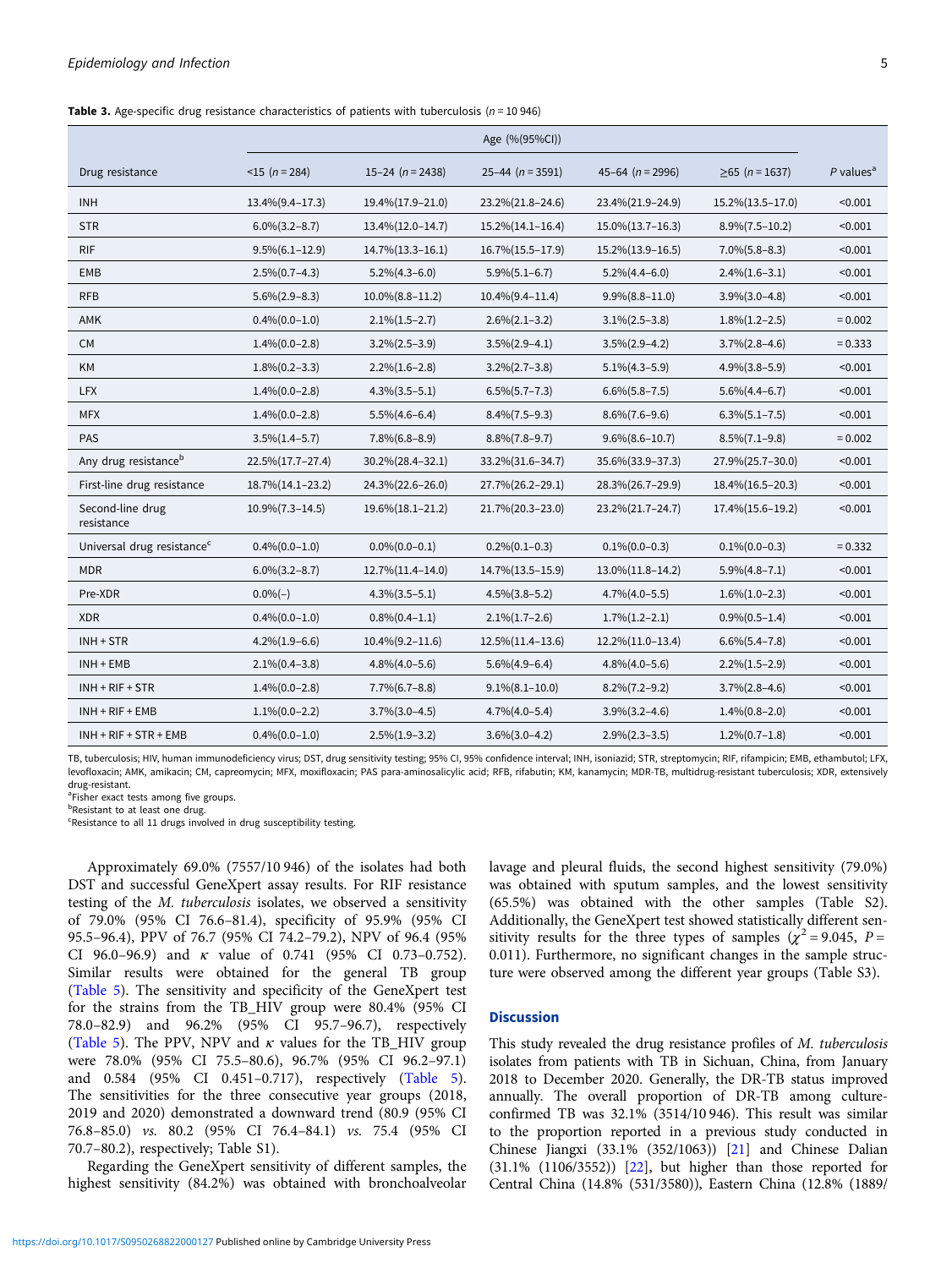<span id="page-5-0"></span>Table 4. Distribution of drug-resistant Mycobacterium tuberculosis isolates obtained in different years ( $n = 10946$ )

| Drug resistance                        | 2018 (%(95%CI)) $(n = 2989)$ | 2019 (%(95%CI)) $(n = 4184)$ | 2020 (%(95%CI)) $(n = 3773)$ | $P$ values <sup>a</sup> |
|----------------------------------------|------------------------------|------------------------------|------------------------------|-------------------------|
| <b>INH</b>                             | 23.9%(22.4-25.5)             | 20.4%(19.2-21.6)             | 19.3%(18.0-20.6)             | < 0.001                 |
| <b>STR</b>                             | 15.9%(14.6-17.2)             | $12.1\%(11.1-13.1)$          | 13.3%(12.2-14.4)             | < 0.001                 |
| <b>RIF</b>                             | 15.7% (14.4-17.0)            | 14.8%(13.7-15.9)             | 12.4%(11.3-13.4)             | < 0.001                 |
| <b>EMB</b>                             | $10.7\%$ $(9.6-11.8)$        | $2.0\%(1.6-2.4)$             | $3.6\%(3.0-4.1)$             | < 0.001                 |
| <b>RFB</b>                             | 13.0%(11.8-14.2)             | $8.1\%$ $(7.3-8.9)$          | $7.1\%(6.3-7.9)$             | < 0.001                 |
| AMK                                    | $3.6\%(2.9-4.2)$             | $2.6\%(2.1-3.0)$             | $1.5\%(1.1-1.9)$             | < 0.001                 |
| <b>CM</b>                              | $3.1\%(2.5-3.7)$             | $5.4\%(4.7-6.1)$             | $1.5\%(1.1-1.9)$             | < 0.001                 |
| KM                                     | $1.7\%$ $(1.2-2.1)$          | $6.5\%(5.7-7.2)$             | $2.3\%(1.8-2.8)$             | < 0.001                 |
| <b>LFX</b>                             | $9.3\%(8.3-10.3)$            | $4.8\%(4.2-5.5)$             | $4.0\%$ $(3.4-4.6)$          | < 0.001                 |
| <b>MFX</b>                             | $11.0\%(9.9-12.1)$           | $6.7\%$ $(5.9 - 7.4)$        | $5.1\%$ (4.4-5.8)            | < 0.001                 |
| PAS                                    | $3.2\%(2.5-3.8)$             | 15.9%(14.8-17.0)             | $4.9\%$ $(4.2 - 5.5)$        | < 0.001                 |
| Any drug resistance <sup>b</sup>       | 31.1%(29.4-32.7)             | 38.2%(36.7-39.6)             | 26.2%(24.8-27.6)             | < 0.001                 |
| First-line drug resistance             | 27.9%(26.3-29.5)             | 25.1%(23.8-26.4)             | 23.9%(22.5-25.3)             | $= 0.001$               |
| Second-line drug resistance            | 19.2%(17.8-20.6)             | 28.3%(26.9-29.7)             | 13.5% (12.5-14.6)            | < 0.001                 |
| Universal drug resistance <sup>c</sup> | $0.2\%$ $(0.0-0.4)$          | $0.0\%$ $(0.0-0.1)$          | $0.2\%(0.0-0.3)$             | $= 0.109$               |
| <b>MDR</b>                             | $14.3\%(13.1-15.6)$          | 12.2%(11.2-13.2)             | $10.6\%(9.6-11.6)$           | < 0.001                 |
| Pre-XDR                                | $5.8\%(5.0-6.6)$             | $3.6\%(3.0-4.1)$             | $3.0\%(2.4-3.5)$             | < 0.001                 |
| <b>XDR</b>                             | $2.7\%(2.2-3.3)$             | $1.1\%(0.8-1.5)$             | $0.8\%(0.6-1.1)$             | < 0.001                 |
| $INH + STR$                            | 13.4% (12.2-14.7)            | $9.8\%(8.9-10.7)$            | $10.0\%(9.1-11.0)$           | < 0.001                 |
| $INH + EMB$                            | $9.9\%(8.9-11.0)$            | $1.9\%(1.5-2.3)$             | $3.4\%(2.9-4.0)$             | < 0.001                 |
| $INH + RIF + STR$                      | $9.2\%(8.2-10.2)$            | $6.7\%$ $(5.9 - 7.4)$        | $7.1\%(6.3-8.0)$             | < 0.001                 |
| $INH + RIF + EMB$                      | $8.1\%$ $(7.1-9.1)$          | $1.3\%(1.0-1.7)$             | $2.8\%(2.3-3.3)$             | < 0.001                 |
| INH + RIF + STR + EMB                  | $6.2\%(5.3-7.0)$             | $0.7\%$ $(0.4-0.9)$          | $2.2\%(1.8-2.7)$             | < 0.001                 |

TB, tuberculosis; HIV, human immunodeficiency virus; DST, drug sensitivity testing; 95% CI, 95% confidence intervals; INH, isoniazid; STR, streptomycin; RIF, rifampicin; EMB, ethambutol; LFX, levofloxacin; AMK, amikacin; CM, capreomycin; MFX, moxifloxacin; PAS para-aminosalicylic acid; RFB, rifabutin; KM, kanamycin; MDR, multidrug-resistant; XDR, extensively drug-resistant. <sup>a</sup>Fisher exact tests among five groups.

**b**Resistant to at least one drug.

<sup>c</sup>Resistant to all 11 drugs involved in drug susceptibility testing.

14 757)) and Western China (10.8% (1198/11 097)) [\[23](#page-8-0)] and lower than that found in our previous study, which was conducted from 2014 to 2017 (52.7% (3933/7470)) [[3](#page-7-0)]. Similar results were also obtained for MDR-TB. The overall proportion of MDR-TB among culture-confirmed TB was 12.2% (1340/10 946), which was similar to those in Chinese Jiangxi (14.8% (157/1063)) [\[21\]](#page-8-0), Eastern China (12.8% (2967/32 707)) [[23\]](#page-8-0) and Western China (12.3% (1957/15 929)) [[23\]](#page-8-0), as well as in our previous 2014–2017 study (14.6% (1088/7470)) [\[3\]](#page-7-0). However, the proportion was higher than those in Chinese Dalian (10.1% (359/3552)) [\[22](#page-8-0)], Central China (8.5% (501/5899)). By contrast, the overall proportion of XDR-TB in this study was 1.5% (162/10 946), which was similar to those in Jiangxi (2.4% (26/1063)) [\[21](#page-8-0)], Dalian (2.1% (75/ 3552)) [[22](#page-8-0)] and Sichuan from 2014 to 2017 (1.4% (103/7470)) [[3](#page-7-0)]. These findings indicated that while the DR-TB status in Sichuan remains serious, the situation has improved.

Meanwhile, in our study, approximately 1.1–3.7% (120/10 826 to 120/3227) of the incident TB cases were among patients with HIV infection, which was notably lower than the worldwide proportion of 9% [\[11\]](#page-7-0), the Mainland China proportion of 7.4% [[24\]](#page-8-0) and the China proportion of 7.3% released by WHO [[25,](#page-8-0) [26\]](#page-8-0). The potential reasons for the discrepancies between our reported number and that at the country level as presented by other reports [[24](#page-8-0)–[26\]](#page-8-0) might be because of the different data sources. Some data are from routine surveillance of TB. While, some data sources are from non-routine surveillance of HIV prevalence in TB patients [[26\]](#page-8-0). And due to the retrospective nature, we could not possibly better explain those reasons. Indeed, in our study, some TB\_HIV patients could be missed because of the low proportion of HIV testing for TB patients. The extended unavailability of HIV testing for the general TB group might be due to the HIV testing being optional for TB patients. WHO has recommended HIV testing for all TB patients for a long time [\[27](#page-8-0)]. Our tertiary referral infectious disease hospitals and related health facilities could consider a full HIV screening coverage strategy for all TB patients according to the requirement of WHO. It could not only help to find more TB-HIV patients for early disease control but also decrease the discrepancies of TB-HIV incidence at the country level from different reports [[24](#page-8-0)–[26\]](#page-8-0). Our work brings attention to the prevalence of MDR-, XDR- and universal DR-TB infections, as well as to the low proportion of HIV testing for outpatient TB cases in Southwest China.

With respect to the age, the 45–64- and 25–44-year-old groups had the highest proportions of MDR-TB, which were significantly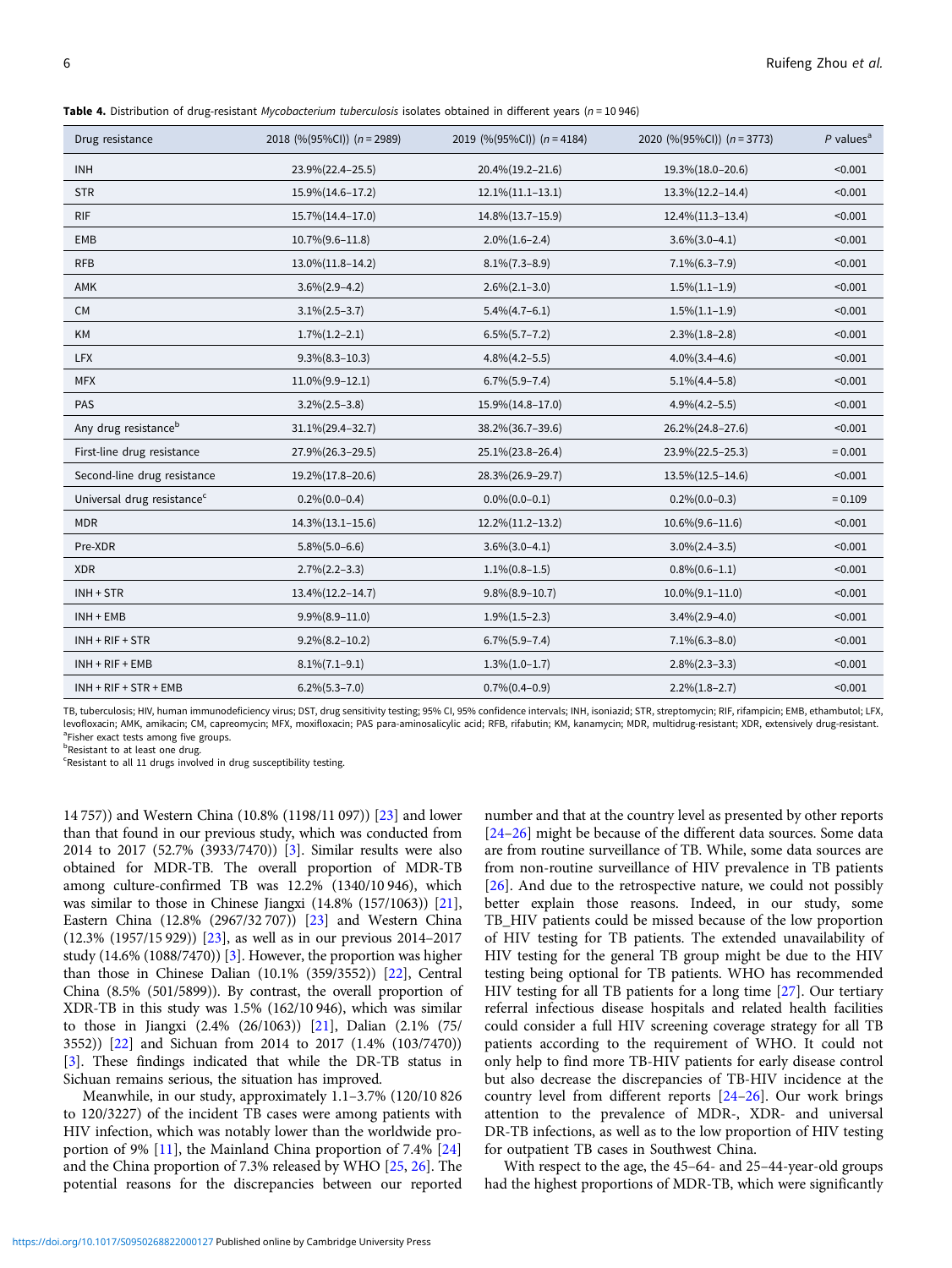|                                    | <b>DST-RIF</b>  |                     |                        |                 |                 |
|------------------------------------|-----------------|---------------------|------------------------|-----------------|-----------------|
| Xpert MTB/RIF                      | resistant       | sensitive           | Total                  | PPV (%(95%CI))  | NPV (%(95%CI))  |
| 2018-2020, general TB $(n = 7470)$ |                 |                     |                        |                 |                 |
| $GX-RIF(+)$                        | 851             | 256                 | 1107                   | 76.8(74.3-79.3) |                 |
| $GX-RIF(-)$                        | 223             | 6140                | 6363                   |                 | 96.4(96.0-96.9) |
| Total                              | 1074            | 6396                | 7470                   |                 |                 |
| Sensitivity(%(95%Cl))              | 79.2(76.8-81.6) |                     |                        |                 |                 |
| Specificity(%(95%Cl))              |                 | $95.9(95.5 - 96.4)$ |                        |                 |                 |
| $\kappa$ (%(95%CI))                |                 |                     | $0.743(0.732 - 0.754)$ |                 |                 |
| 2018-2020, TB_HIV $(n = 87)$       |                 |                     |                        |                 |                 |
| $GX-RIF(+)$                        | $\overline{7}$  | 4                   | 11                     | 78.0(75.5-80.6) |                 |
| $GX-RIF(-)$                        | 4               | 72                  | 76                     |                 | 96.7(96.2-97.1) |
| Total                              | 11              | 76                  | 87                     |                 |                 |
| Sensitivity(%(95%CI))              | 80.4(78.0-82.9) |                     |                        |                 |                 |
| Specificity(%(95%CI))              |                 | 96.2(95.7-96.7)     |                        |                 |                 |
| $\kappa$ (%(95%CI))                |                 |                     | $0.584(0.451 - 0.717)$ |                 |                 |

<span id="page-6-0"></span>Table 5. Performance characteristics of the GeneXpert assay compared to drug susceptibility testing for rifampicin between the general TB and TB HIV groups (n = 7557)

DST, drug susceptibility testing; MTB, Mycobacterium tuberculosis; GX, GeneXpert; RIF, rifampicin; 95% CI, 95% confidence interval; NPV, negative predictive value; PPV, positive predictive value.

higher than that in the <15-year-old group (14.7% and 13.0% *vs.* 6.0%, respectively). In addition, the 25–44-year-old group had a significantly higher XDR-TB proportion than those in the <15-year-old (2.1% vs. 0.4%) and 15–24-year-old (2.1% vs. 0.8%) groups. These results indicate that the patients with TB in the 25–64 years of age group, which consists of the majority of the labour force, are still at high risk for the development of MDR- and XDR-TB. Recent global estimates also show a considerable TB burden among young adults, which leads to unique challenges in effective diagnosis and treatment [\[28](#page-8-0)]. Meanwhile, it has been reported that the 25–44 years of age group is the most affected group, with the highest incidence rate of RIF-resistant TB [\[29](#page-8-0)]. Thus, more attention should be focused on this group of patients.

Regarding the different study years, the overall TB drug resistance status gradually improved from 2018 to 2020. Our results demonstrated a continuous improvement in overall control of TB drug resistance in Sichuan over the past 3 years, a finding consistent with that of a previous study [[3](#page-7-0)]. Currently, TB treatment in China is reimbursable through medical insurance, with a basic medical insurance coverage rate of 96.8% [[30\]](#page-8-0). Meanwhile, support from overseas groups, such as the Bill & Melinda Gates Foundation, aids in the development of programmes to strengthen TB control [\[31\]](#page-8-0), which may have contributed to the observed annual improvement of the TB drug resistance status.

The MDR- and XDR-TB cases decreased annually from 2018 to 2020 (MDR-TB incidences in 2018, 2019 and 2020: 14.3%, 12.2% and 10.6%, respectively; XDR-TB incidences in 2018, 2019 and 2020: 2.7%, 1.1% and 0.8%, respectively; [Table 4\)](#page-5-0). While, the rate of resistance to PAS peaked in 2019 (2018, 2019 and 2020: 3.2%, 15.9% and 4.9%, respectively; [Table 4\)](#page-5-0). The fluctuation in the PAS resistance rate may have been due to the replacement of the detection reagents in 2019. Although the DST result interpretation standards of the old (Autobio) and the new (Encode) kits were the same, variations still occurred at

the low concentration (2.00 μg/ml PAS). Moreover, the examiners in 2019 may have been stricter on DST result interpretation of the PAS resistance. Upon discovery of this peak, the manufacturers updated the result evaluation system, with PAS resistance rates returning to the normal range (<5%) by 2020.

In the first quarter of 2020, the COVID-19 pandemic positively and negatively influenced TB control. On the one hand, the prevention and control measures enacted against severe acute respiratory syndrome coronavirus 2 (SARS-CoV-2), such as wearing facial masks, reduced the incidence of TB infections. On the other hand, the Chengdu Public Health Clinical Centre, which previously mainly performed TB diagnosis and treatment, was also designated as a hospital for COVID-19 diagnosis and treatment [[32](#page-8-0)]. Thus, some suspected TB patients might have been reluctant to visit hospitals because of the fear of COVID-19 infection. However, COVID-19 may not have significantly impacted the admission of patients with TB to the hospital. It is believed that the disease burden of TB will decrease as long as COVID-19 can be successfully controlled [[33](#page-8-0)].

In this study, we found an increase in the use of GeneXpert among TB cases with DST, from 10.9% (812/7470) [[3](#page-7-0)] in 2014– 2017 to 69.0% (7557/10 946) in 2018–2020. This rapid detection method is highly accepted by hospitals and patients with TB. In a recent systematic review, it has been reported that the pooled sensitivity and specificity of Xpert for RIF-resistant TB detection in China were 92% and 98%, respectively [\[34](#page-8-0)]. However, recent data from Sichuan Province were not included in this systematic review. Furthermore, only one study on TB in Sichuan was conducted with a relatively small sample size  $(n = 268)$  of isolates from January 2008 to May 2010 [[35\]](#page-8-0). Our findings demonstrated a lower sensitivity but steadier specificity (81.1% and 94.6%, for 2014–2017 [[3](#page-7-0)] and 79.5% and 96.0%, for 2018–2020) than the findings of the above-mentioned systematic review [[34\]](#page-8-0). The observed sensitivities in our studies were comparable to those in the United States (81.0%) [\[36](#page-8-0)] and Morocco (78.8%) [\[37](#page-8-0)].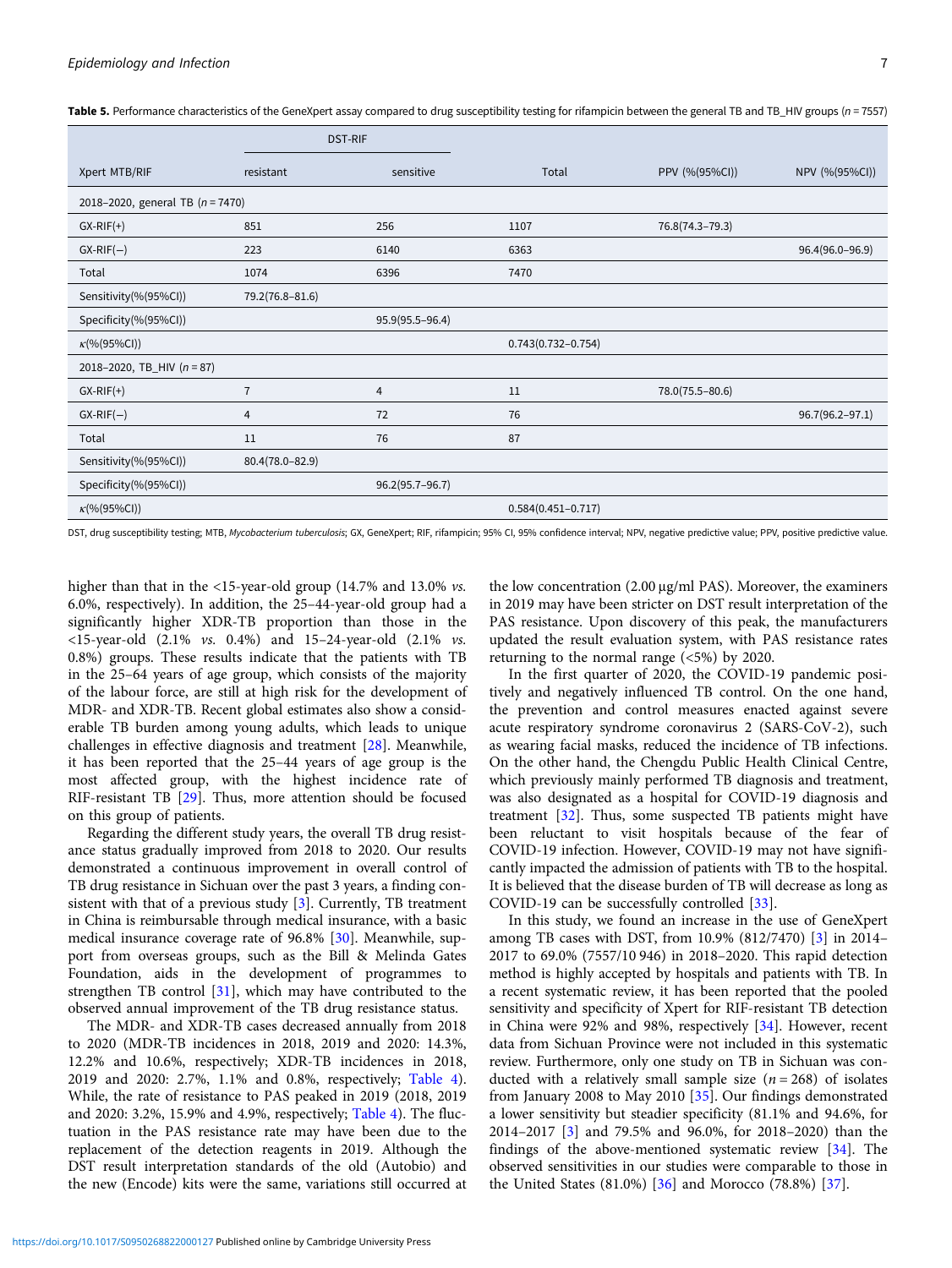<span id="page-7-0"></span>The sensitivities of the GeneXpert assay were not significantly different in 2018, 2019 and 2020 (80.9%, 80.2% and 75.4%, respectively; Table S1). However, the sensitivities showed a downward trend during the three consecutive years. Since the Xpert buffer was designed for sputum samples, application of this method to other specimens may have affected the outcome by increasing false-negative results and decreasing overall sensitivity [[38](#page-8-0)]. In our study, no significant difference in the success rate between sputum and other samples (99.45% vs. 99.66%) was observed. Meanwhile, we found that GeneXpert was the most sensitive with bronchoalveolar lavage and pleural fluids (mainly pulmonary TB) and the least sensitive with other samples (mainly extrapulmonary TB; Table S2). Similar results have also been reported in a recent multicentre study [[38](#page-8-0)]. Regarding the effect of the sample structure on GeneXpert performance, no significant changes in the sample structure were observed among the different years. However, the proportions of bronchoalveolar lavage and pleural fluid samples, for which the test showed the highest sensitivity, gradually decreased from 14.95% in 2018 to 13.20% in 2020. The proportions of other samples also decreased from 5.90% in 2018 to 4.80% in 2020. These data suggest that the sample structure has little effect on the sensitivity of GeneXpert. Thus, we speculated that some TB cases might be caused by new mutants, which are not recognised by the five rpoB molecular beacons used in the GeneXpert assay [\[39\]](#page-8-0). The new and inexpensive GeneXpert MTB/RIF Ultra assay and gene sequencing-based detection may be highly accurate potential options [\[36](#page-8-0), [40](#page-8-0)]. In addition, guaranteeing the quality of sample collection and preparation for the GeneXpert test may aid in maximising its performance for MDR-TB control. For example, strict collection of morning sputum samples and avoidance of saliva may increase the positivity rate of GeneXpert testing.

The limitations of our study are as follows. First, the information about new and previously treated TB cases, medication details and drug side effects was not available. Second, HIV testing was not universally available for all outpatient TB cases, 71.3% of the individuals in the general TB group did not have HIV testing results, thus potentially leading to misclassification of patients in the general TB group. Third, we did not collect TB data from all CDCs, hospitals and healthcare facilities in Sichuan. Fourth, not all types of ATDs were included, and not all isolates were submitted to GeneXpert testing. These limitations might have resulted in an inaccurate evaluation of the overall TB status in Sichuan Province. Thus, more comprehensive collection of information from databases of patients with TB from multiple centres is required for future studies.

# Conclusion

This study summarises the status of ATD resistance in patients with TB in Sichuan, China, from January 2018 to December 2020. Our findings indicate a decreasing trend in overall ATD resistance of TB isolates from 2018 to 2020. No significant differences were observed in drug resistance characteristics between the general TB and TB\_HIV groups. However, MDR-TB remains severe, especially among middle-aged patients. The increased usage rate of GeneXpert, and guaranteeing the quality of sample collection and preparation for GeneXpert testing may aid in maximising the test performance for MDR-TB control. However, the gradual decrease in the sensitivity of the GeneXpert assay should be noticed. And HIV testing for each outpatient TB case is recommended for early treatment and management.

**Supplementary material.** The supplementary material for this article can be found at <https://doi.org/10.1017/S0950268822000127>

Acknowledgments. The data were analysed at the Public Health and Preventive Medicine Provincial Experiment Teaching Centre at Sichuan University and the Food Safety Monitoring and Risk Assessment Key Laboratory of Sichuan Province.

#### Author contributions.

RFZ, TLZ, HJZ, MZ and XZ conceived and designed the experiments. RFZ, DXL, MZ, QFL, YHX, DMW, JL, CLZ and WG performed the experiments. HJZ and MYT analysed the data. HJZ, MZ and TLZ wrote the main manuscript text. All authors reviewed the manuscript and agreed to submit the manuscript for publication.

Financial support. This work was supported by the National Key Research and Development Program of China (Xin Zhao, grant number 2017YFC0907305, 2017YFC0907300), the Chinese National Science and Technology Major Project's 13th Five-Year Plan: Technical Platform for Communicable Disease Surveillance Project (Zheng, grant number 2017ZX10103010–002), the Health and Family Planning Commission of Sichuan Province (Mi Zhou, grant number 18PJ592), the Chengdu Municipal Commission of Health and Family Planning (Mi Zhou, grant number 2015149), the Department of Science and Technology of Sichuan Province (Haojiang Zuo, grant number 2019YJ0018), the Chengdu Science and Technology Bureau (Haojiang Zuo, grant number 2019-YF05-01247-SN), the Yibin Science and Technology Bureau (Haojiang Zuo, grant number 2021NY006). The funders had no role in the study design, data collection and analysis, decision to publish, or preparation of the manuscript.

#### Conflict of interest. None.

Data availability statement. The data that support the findings of this study are openly available. Please find the datasets in Supplementary file 1.

#### **References**

- 1. WHO (2020) Global Tuberculosis Report 2020. CC BY-NC-SA 3.0 IGO ed. Geneva: World Health Organization.
- 2. Wu X et al.  $(2019)$  Drug resistance characteristics of Mycobacterium tuberculosis isolates from patients with Tuberculosis to 12 antituberculous drugs in China. Frontiers in Cellular and Infection Microbiology 9, 345.
- 3. Zhou M et al. (2018) Drug resistance characteristics of Mycobacterium tuberculosis isolates between 2014 and 2017 in Sichuan, China: a retrospective study. PLoS ONE 13, e0209902.
- 4. Liu Y et al. (2018) Characterization of Mycobacterium tuberculosis strains in Beijing, China: drug susceptibility phenotypes and Beijing genotype family transmission. BMC Infectious Diseases 18, 658.
- 5. Yang C et al. (2017) Transmission of multidrug-resistant Mycobacterium tuberculosis in Shanghai, China: a retrospective observational study using whole-genome sequencing and epidemiological investigation. The Lancet Infectious Diseases 17, 275–284.
- 6. Zuo HJ et al. (2020) Study on the salivary microbial alteration of men with head and neck cancer and its relationship with symptoms in Southwest China. Frontiers in Cellular and Infection Microbiology 10, 514943.
- 7. Yang XY et al. (2008) Epidemiological analysis of pulmonary tuberculosis in Sichuan Province, China, 2000–2006. International Journal of Infectious Diseases 12, 534–541.
- 8. The People's Government of Sichuan Province (2020) Population and employment. In. Sichuan, China. Available at [https://www.sc.gov.cn/](https://www.sc.gov.cn/10462/wza2012/scgk/scgk.shtml) [10462/wza2012/scgk/scgk.shtml](https://www.sc.gov.cn/10462/wza2012/scgk/scgk.shtml) (Accessed 14 October 2021).
- 9. Wang D-M et al. (2020) Epidemiological, clinical characteristics and drug resistance situation of culture-confirmed children TBM in southwest of China: a 6-year retrospective study. BMC Infectious Diseases 20, 318.
- 10. Wu B et al. (2019) Epidemiology of drug-resistant tuberculosis in Chongqing, China: a retrospective observational study from 2010 to 2017. PLoS ONE 14, e0216018.
- 11. Saldanha N et al. (2019) High prevalence of multi drug resistant tuberculosis in people living with HIV in Western India. BMC Infectious Diseases 19, 391.